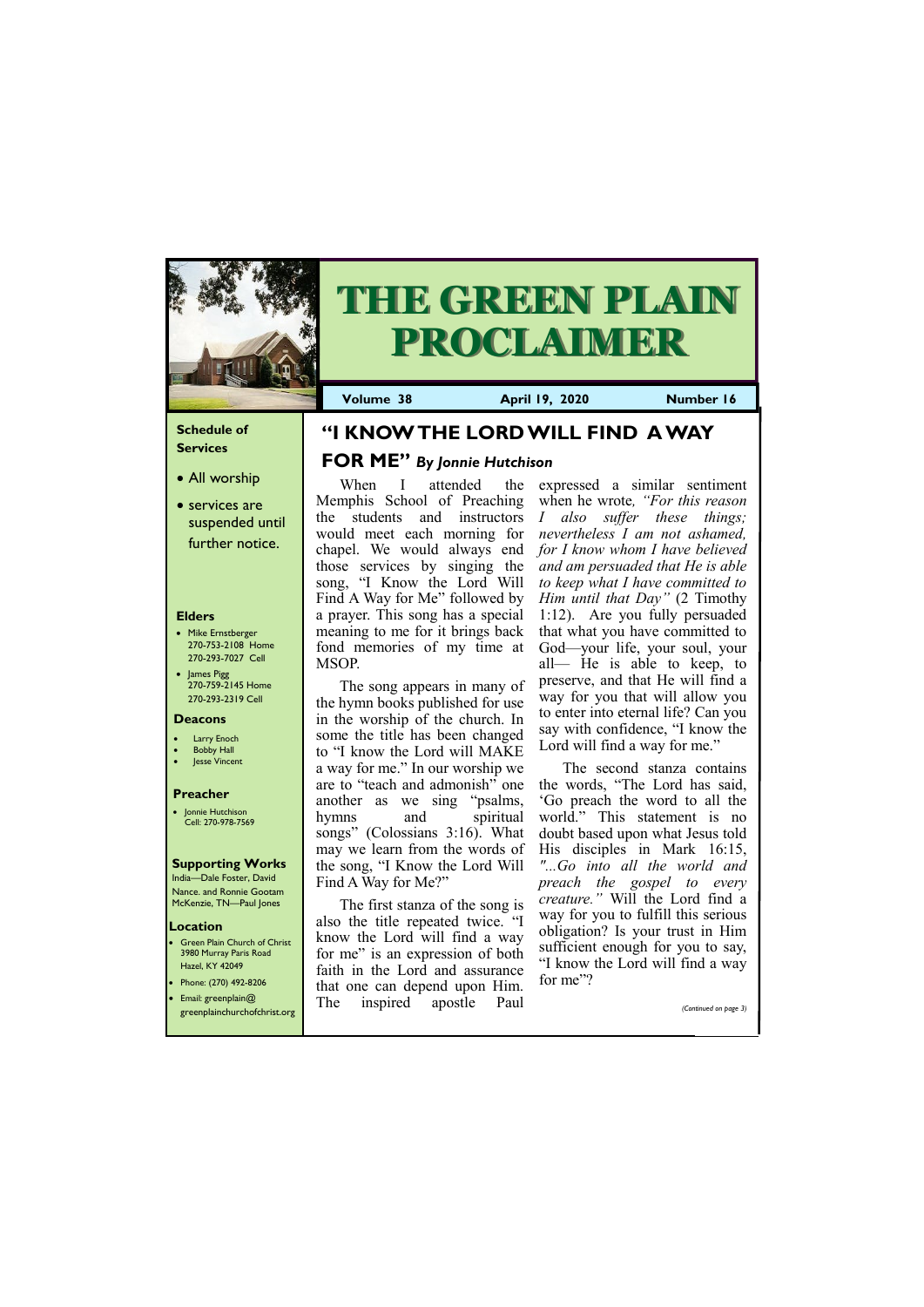## NEWS AND NOTES

*REMEMBER IN PRAYER: Green Plain members*: . Remember Faye Travis, Peggy Jarvis, Rex Enoch, Margarette Enoch (Spring Creek), Mary Crutchfield, Joanne Barnes, Maxine Pool, Hayes and Marjorie Grady, Jim Fielder (fell and broke his hip), Griselda Adams, Larry Enoch, Jesse & Mary Vincent, Carolyn Byars (now home) and Dave & Ann Thompson. **Family and Friends:** Teresa Tacker, Betty Pond, Bryan White, Meredith Enoch, Kenneth Mizell, Will Winchester, Jim Hutson, Janice Canter, Maryanne Pedigrew, Dale Foster, Andrea Phillips, Donald and Dorothy Cook and two week old Hollis Stubblefield, is home. Pat Hocking's mailing address is 9820 BANBURY CROSS ROAD, PERRIS, CA 92570 Please continue to pray for each of these and for those tending to their needs as well as the leaders of our nation in this time of crisis.

- **CORRECTION:** Please note that we had the incorrect street number for James Pigg's mailing address in the last bulletin. The correct address is **2202** Glenwood Drive Murray, KY 42071. If we can be of help to any of you please do not hesitate to call.
- **OUR BULLETIN:** We hope you are enjoying receiving our weekly bulletin. We will continue to mail the bulletin each week until the present situation changes. If you have any information that needs to be included in the bulletin please email us at greenplain $\omega$ greenplainchurchofchrist.org or call or text 270-978-7569.
- **Pantry items April: Items may be left under the carport, or put into the building for those with a key.** 5-Carrots; 12—Green Beans; 19—Pork-n-Beans; 26—Peaches. All food items should be canned. Thanks to all for participating in this effort.
- **PASS IT ON!** When you have finished reading this bulletin, why not pass it on to a loved one, friend or neighbor. Use this as a tool to spread the gospel.
- **See our Facebook page** for announcements, updates and articles. Access to past editions of this bulletin are available on our website at http://greenplainchurchofchrist.org.
- **Mission Work:** Please continue to pray for the preachers this congregation is supporting in India and for Dale Foster, Ronnie Gootan, David Nance, Mike Kiser, Arnold Gerson and Paul Jones in their respective works.
- **APRIL 2020 Anniversaries:** None **Birthdays:** 3rd—Mary Lowrie; 8th—Katelyn Canter; 24th— David Thompson; 27th—Steve Enoch; 29th—Sue Hall.

### **Visit the Green Plain church of Christ webpage at http://greenplainchurchofchrist.org**

**Page 2**



**170296152984011/ and on YouTube In Search of the Lord's Way http://searchtv.org/**



**This Week: How old was Moses when he died?**

*Lat Week:* With what did God clothe the bodies of Adam and Eve?

*Answer :* God clothed them with tunics or coats of skin (Genesis 3:21).

*Send an email with the answer to this week's question to: greenplain@greenplainchurchofchrist.org.*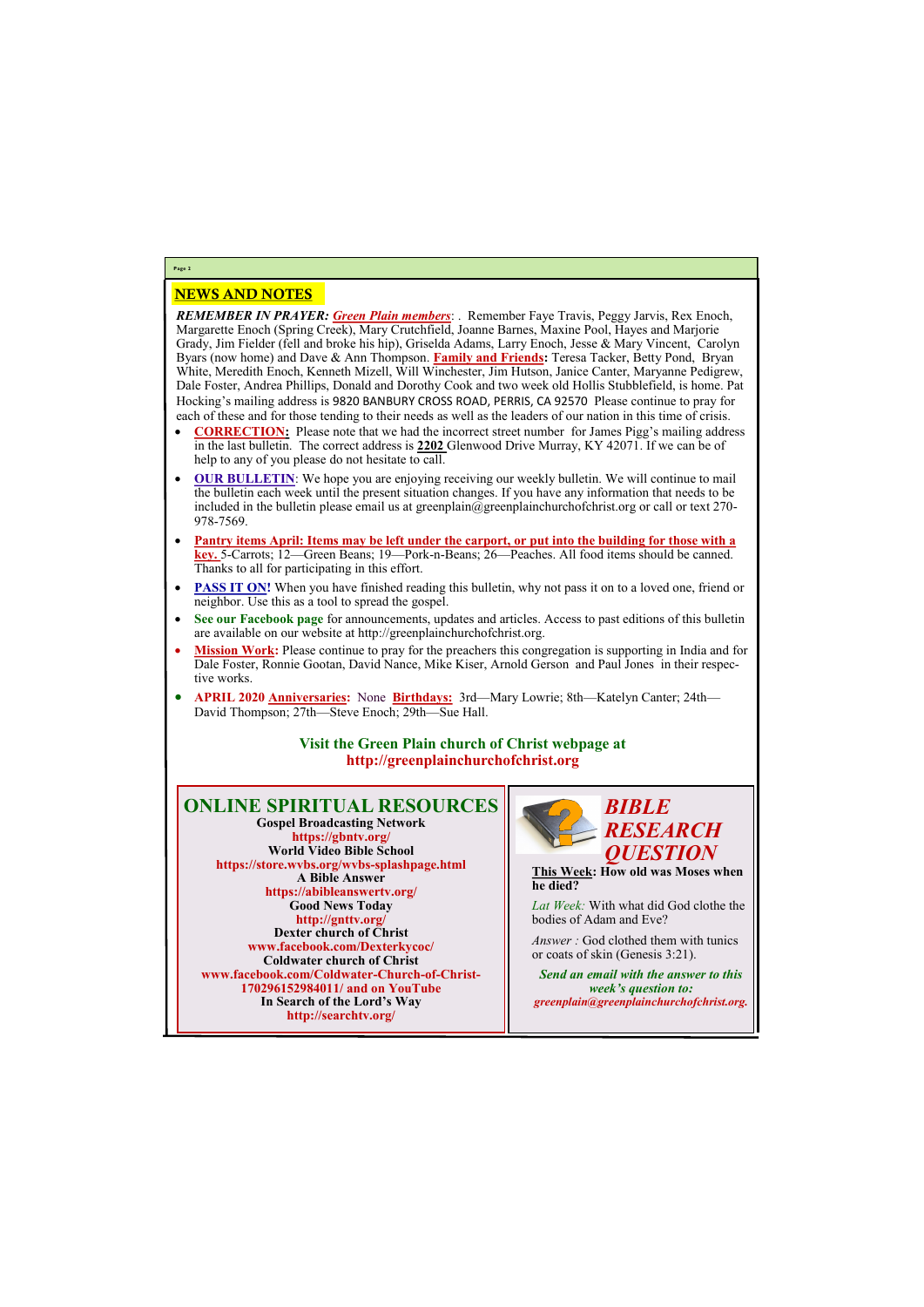**Page 3**

The final stanza of the song expresses the joy of obtaining the crown of life that awaits the faithful servant of the Lord. "Won't it be grand to hear Him say, 'Well done!" In the Lord's parable of the talents, those who used their talents faithfully were told, *'Well done, good and faithful servant; you were faithful over a few things, I will make you ruler over many things. Enter into the joy of your lord" (*Matthew 25:21). Can you imagine anything more grand than to hear the Lord say to you, "Well done!" Are you fully confident that the Lord will find a way for you to hear those words?

May the Lord help each of us to live our lives in submission to His will and to be looking forward with the greatest of confidence to existing in eternity with Him. Let us sing and live our lives here with the absolute assurance, "That if I walk in heaven's light, Shun the wrong and do the right, I know the Lord will find a way for me!"

The chorus of the song gives the reason why one can say with the greatest of assurance that the Lord will find a way for me—"if I walk in heaven's light, Shun the wrong and do the right. I know the Lord will find a way for me!' This is the key for both fulfilling our obligations to God in taking the gospel to the world and in hearing His joyful statement, "Well done, good and faithful servant."

*In your Preparation for the future.* Everyone will either live eternally in Heaven or hell (Matt. 25:46). Which is it going to be?

*(Continued from page 1)*

### **DON'T FORGET GOD!** *By Jerry Joseph*

"And the children of Israel did evil in the sight of the LORD, and forgat the LORD their God, and served Baalim and the groves" (Judges 3:7). In this verse we read of some very sad words. The people of God were (1) Following Godless ways and (2) Forgetting Him. During Jeremiah's day the people were described in this manner in chapter 2:32 "…yet my people have forgotten me days without number." When God is forgotten, there will be a forsaking of His Word and a following of Godless ways (Jeremiah 2:13; 5:30-31).

God must not be forgotten even in the difficult times of today if we are to have His favor, forgiveness and fellowship. Don't forget God …

*In what you Proclaim.* In our conversation remember God's Word (Ephesians 4:29- 32); in the matter of convicting of sin and seeking to convert lost souls, remember God's Word (1 Pet. 4:11; 2 Tim. 4:2-4).

*In your Plans.* In James 4:13-15, he ad-

dresses this very thing. Because of the duration (Job 14:1), design (Eccl. 12:13) & destiny of life (Matt. 7:13-14) God must be in our plans.

*In your Pursuits.* It does make a difference what we love, long for & live for in this life (Matt. 6:33; Col. 3:1-3).

Read carefully and make sure you don't forget God (Matt. 16:26; 2 Thess. 1:7-9; Matt. 7:21-23; Jn. 8:24; Lk. 13:3; Matt. 10:32 -33; Mk. 16:16; Rev. 2:10).

*-- St. Peter's church of Christ, MO.*

**Psalms 91:4** *"He shall cover you with His feathers, And under His wings you shall take refuge; His truth shall be* 

*your shield and buckler."*